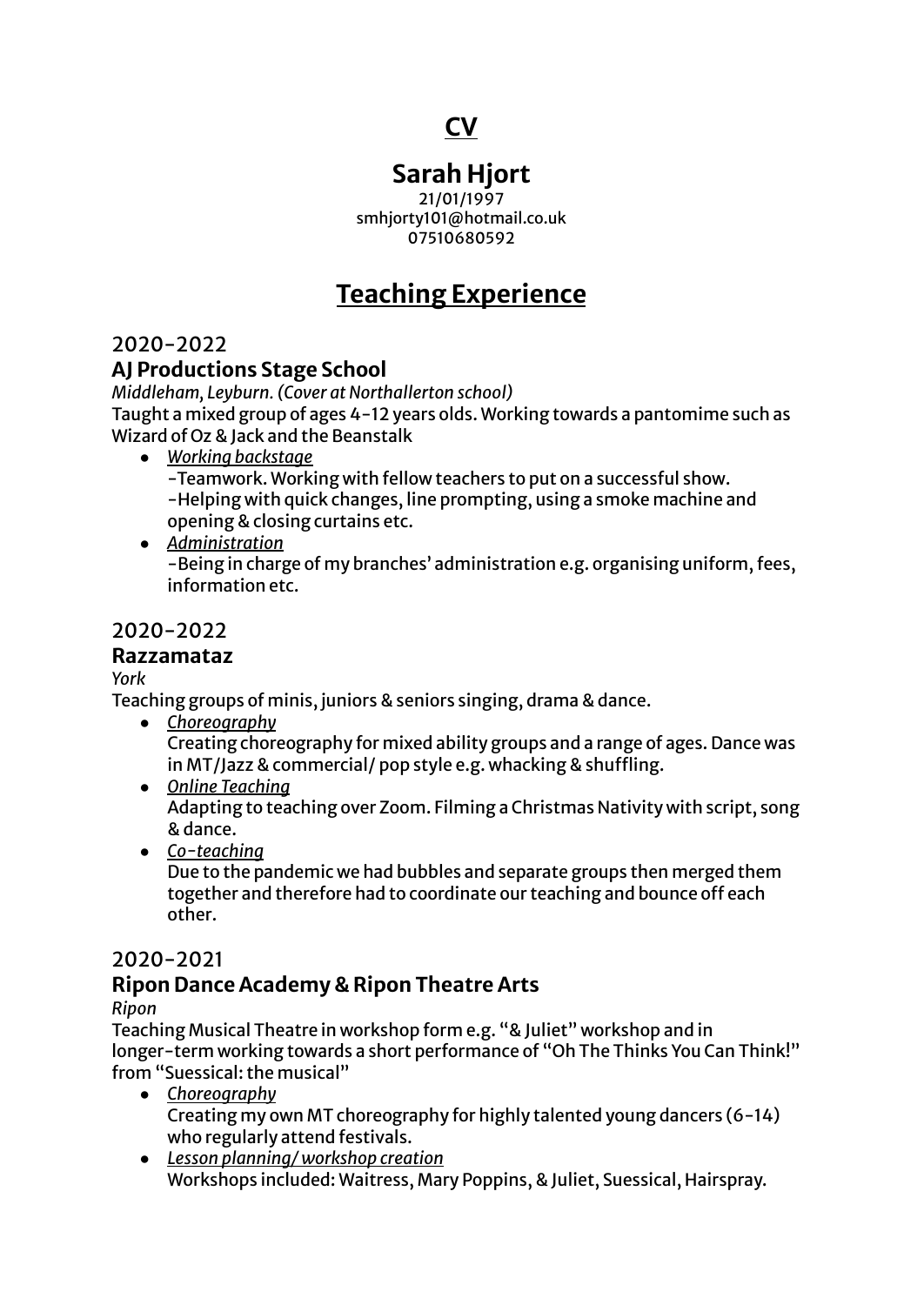### 2016- 2017 **Chiswick Theatre Arts** *Chiswick, London* **Receptionist/ Teacher/ Assistant Director**

- *● Receptionist* -Being friendly and polite with customers of all ages including children -Making sure the building was always clean and tidy.
- *● Teacher/ Assistant Director* -Educating children aged 3 to 16 years old acting, singing and dancing, particularly tap and ballet. -Working towards a production of "Singing in the Rain" at The Questors Theatre, Ealing.

# **Other Schools**

*I have taught workshops or coverlessons atthe following schools:* **2022- Chorleywood Stagecoach, London.** Early Stages and Stages 1, 2 & 4 singing & acting. **2022-EIFA International School, London.** Ballet & Contemporary Dance. **2021- Xpressions Dance, Northallerton.** Mary Poppins workshop. **2019- Debden Stagecoach, London.** Stage 1, 2 & 3. Acting & Singing.

# **Other Relevant Job Experience**

#### NOV2019-DEC 2021

#### **The Polar Express (Warner Bros. Ltd & PNP Ltd events) Actor**

- *Professional Performance Experience* Playing a chef/elf in an immersive production of "The Polar Express" on board a stream train at Wensleydale Railway.
- *Communication skills* Communicating and engaging customers in a friendly and entertaining manner.

#### JUNE 2017- OCT 2021

### **York Food & Drink Festival**

#### **Festival Organiser/ Assistant Creative Director**

10 day festival for approx. 500,000 people with 40 stands, demonstrations, events & hands-on cookery workshops.

*● Assistant Creative Director* -Helping create and plan a 10 day event. This included workshops for 1000 primary school children about food & sustainability.